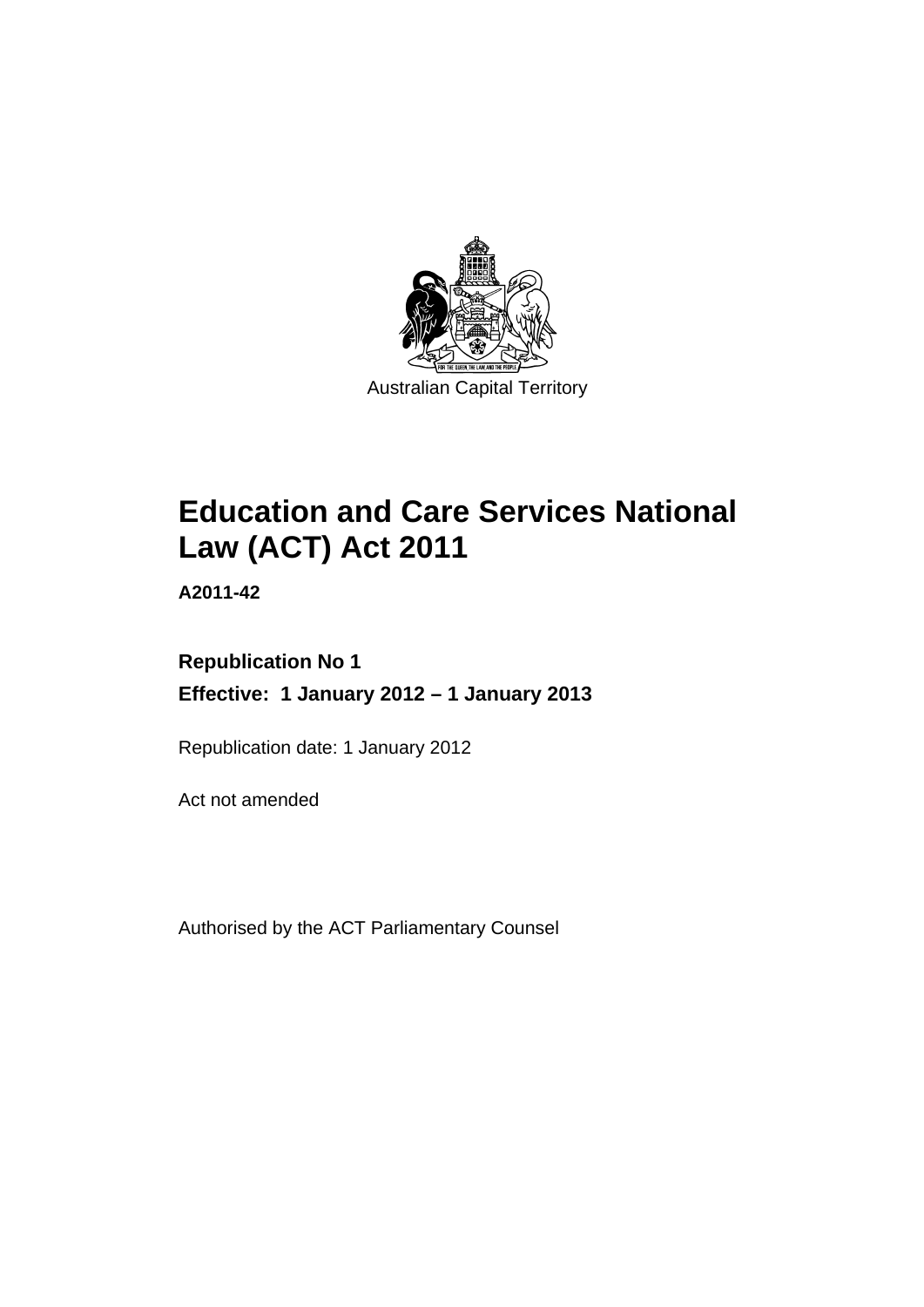#### **About this republication**

#### **The republished law**

This is a republication of the *Education and Care Services National Law (ACT) Act 2011* (including any amendment made under the *Legislation Act 2001*, part 11.3 (Editorial changes)) as in force on 1 January 2012*.* It also includes any commencement, repeal or expiry affecting this republished law.

The legislation history and amendment history of the republished law are set out in endnotes 3 and 4.

#### **Kinds of republications**

The Parliamentary Counsel's Office prepares 2 kinds of republications of ACT laws (see the ACT legislation register at www.legislation.act.gov.au):

- authorised republications to which the *Legislation Act 2001* applies
- unauthorised republications.

The status of this republication appears on the bottom of each page.

#### **Editorial changes**

The *Legislation Act 2001*, part 11.3 authorises the Parliamentary Counsel to make editorial amendments and other changes of a formal nature when preparing a law for republication. Editorial changes do not change the effect of the law, but have effect as if they had been made by an Act commencing on the republication date (see *Legislation Act 2001*, s 115 and s 117). The changes are made if the Parliamentary Counsel considers they are desirable to bring the law into line, or more closely into line, with current legislative drafting practice.

This republication does not include amendments made under part 11.3 (see endnote 1).

#### **Uncommenced provisions and amendments**

If a provision of the republished law has not commenced, the symbol  $\mathbf{U}$  appears immediately before the provision heading. Any uncommenced amendments that affect this republished law are accessible on the ACT legislation register (www.legislation.act.gov.au). For more information, see the home page for this law on the register.

#### **Modifications**

If a provision of the republished law is affected by a current modification, the symbol  $\mathbf{M}$ appears immediately before the provision heading. The text of the modifying provision appears in the endnotes. For the legal status of modifications, see the *Legislation Act 2001*, section 95.

#### **Penalties**

At the republication date, the value of a penalty unit for an offence against this law is \$110 for an individual and \$550 for a corporation (see *Legislation Act 2001*, s 133).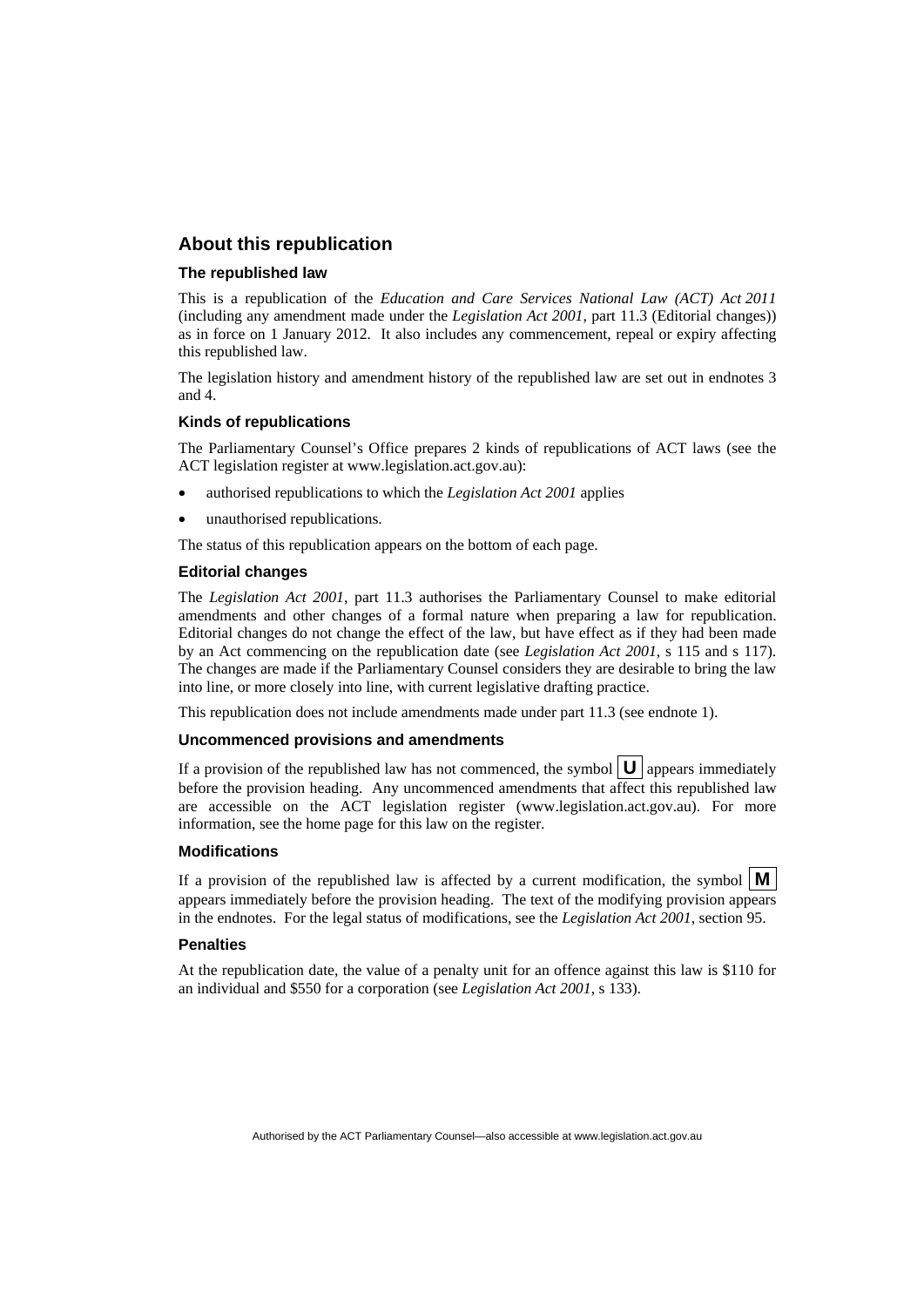

# **Education and Care Services National Law (ACT) Act 2011**

# **Contents**

| Part 1 | <b>Preliminary</b>                                                                            |   |
|--------|-----------------------------------------------------------------------------------------------|---|
| 1      | Name of Act                                                                                   | 2 |
| 3      | Dictionary                                                                                    | 2 |
| 4      | Terms used in Education and Care Services National Law (ACT)                                  | 2 |
| 5      | <b>Notes</b>                                                                                  | 2 |
| Part 2 | <b>Adoption of National Law</b>                                                               |   |
| 6      | Adoption of Education and Care Services National Law                                          | 3 |
| 7      | Exclusion of territory laws                                                                   | 4 |
| 8      | Meaning of generic terms in Education and Care Services National<br>Law for this jurisdiction | 4 |
| 9      | Relevant tribunal or court                                                                    | 5 |

Page

| - R1     | Education and Care Services National Law (ACT) | contents 1 |
|----------|------------------------------------------------|------------|
| 01/01/12 | Act 2011                                       |            |
|          | Effective: 01/01/12 - 01/01/13                 |            |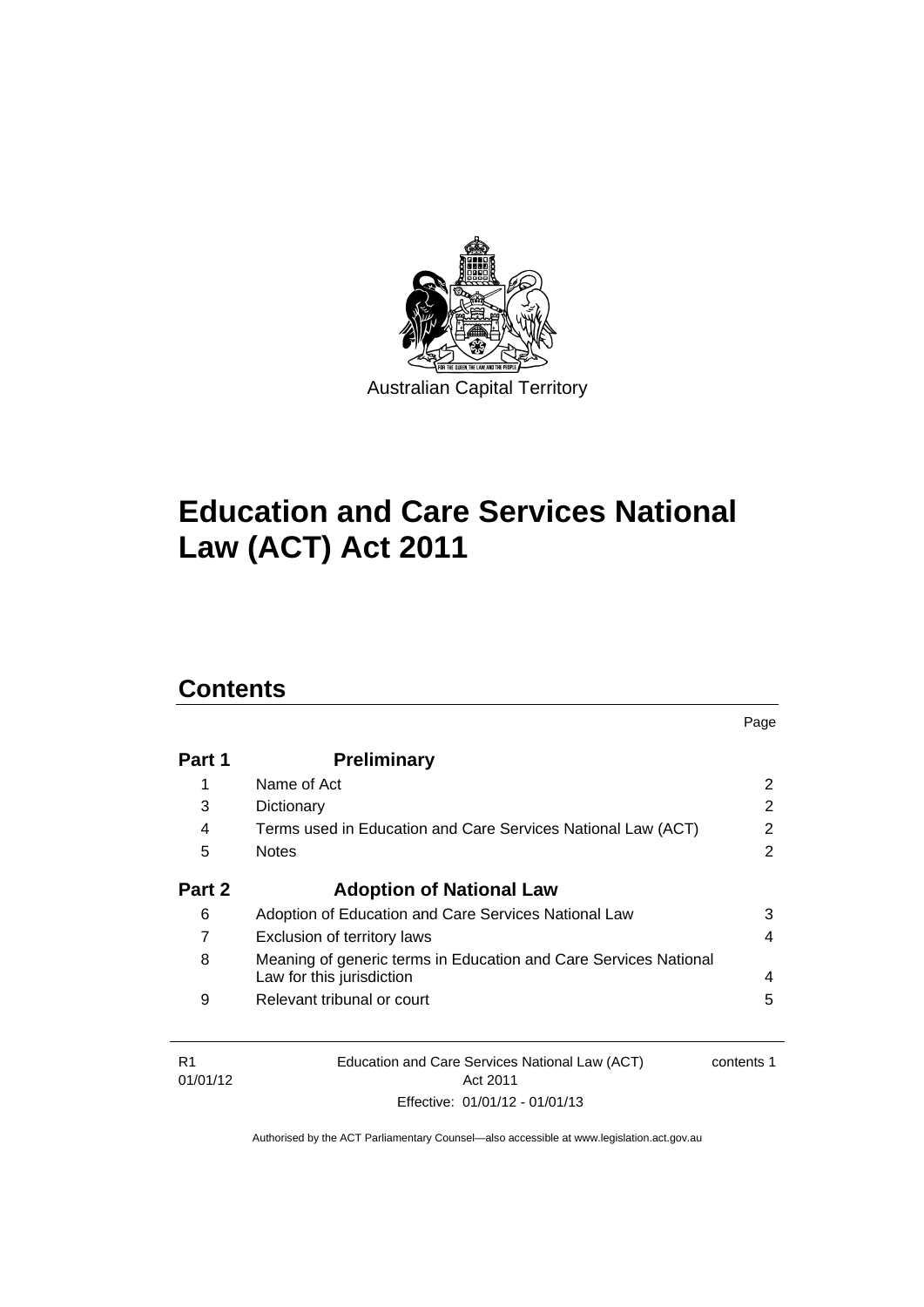#### **Contents**

| 10                | <b>Regulatory Authority</b>            | Page<br>5           |
|-------------------|----------------------------------------|---------------------|
| 11                | Children's services law                | 5                   |
| 12                | <b>Education law</b>                   | 6                   |
| 13                | Former education and care services law | 6                   |
| 14                |                                        | 6                   |
| 15                | Infringements law<br>Public sector law | 6                   |
| 16                |                                        |                     |
|                   | Working with children law              | 6<br>$\overline{7}$ |
| 17                | Working with vulnerable people law     |                     |
| 18                | Penalty at end of provision            | $\overline{7}$      |
| Part 3            | <b>Miscellaneous</b>                   |                     |
| 19                | Regulation-making power                | 8                   |
| Part 4            | <b>Transitional</b>                    |                     |
| 20                | Definitions-pt 4                       | 9                   |
| 21                | <b>Transitional definitions</b>        | 9                   |
| 22                | Transitional regulations               | 11                  |
| 23                | Expiry-pt 4                            | 11                  |
|                   |                                        |                     |
| <b>Dictionary</b> |                                        | 12 <sub>2</sub>     |
| <b>Endnotes</b>   |                                        |                     |
| 1                 | About the endnotes                     | 13                  |
| 2                 | Abbreviation key                       | 13                  |
| 3                 | Legislation history                    | 14                  |
|                   |                                        |                     |

contents 2 Education and Care Services National Law (ACT) Act 2011 Effective: 01/01/12 - 01/01/13

R1 01/01/12

Authorised by the ACT Parliamentary Counsel—also accessible at www.legislation.act.gov.au

4 [Amendment history 14](#page-17-1)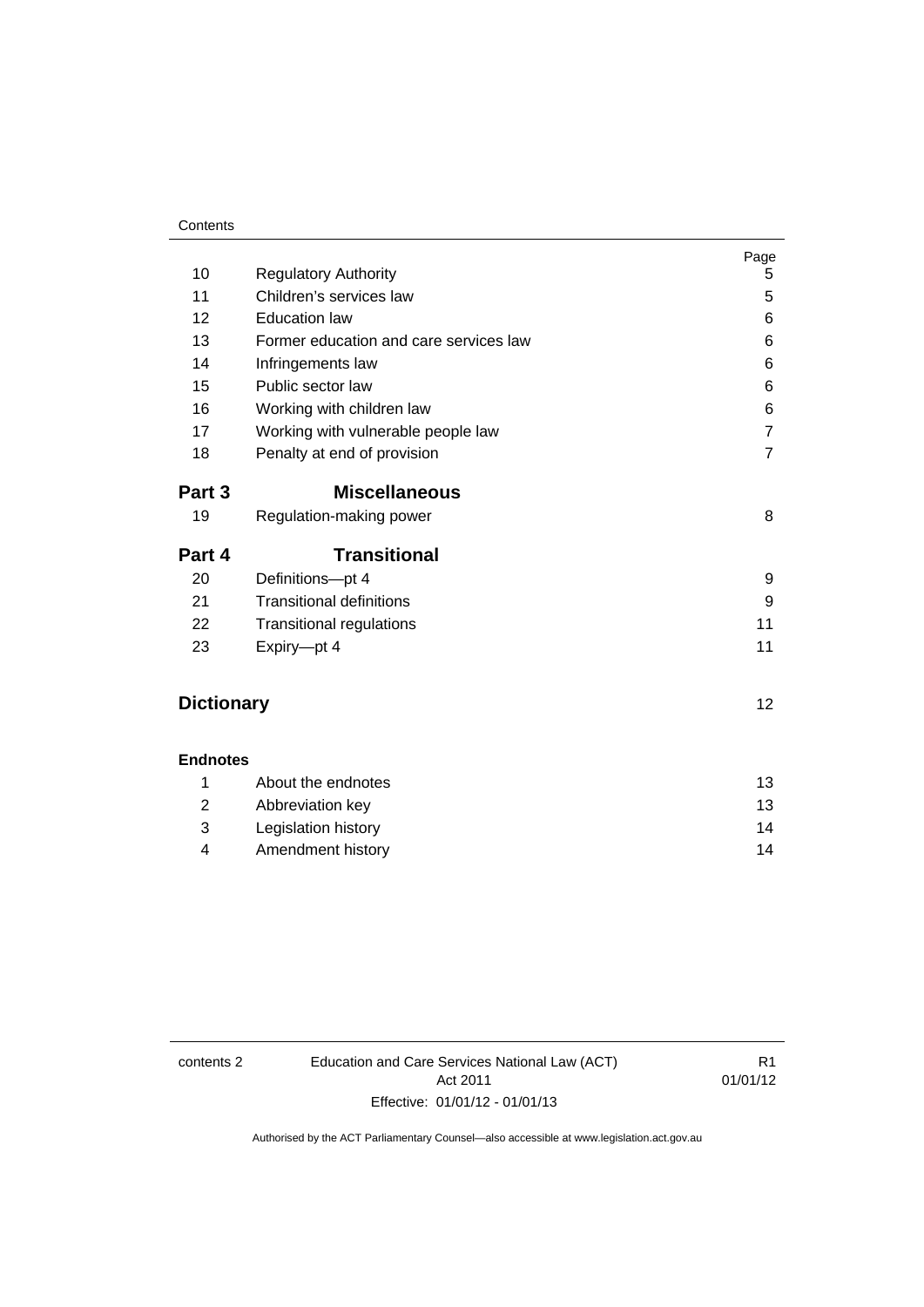

# **Education and Care Services National Law (ACT) Act 2011**

An Act to apply a national law relating to the regulation of education and care services for children

R1 01/01/12

Ī

Education and Care Services National Law (ACT) Act 2011 Effective: 01/01/12 - 01/01/13

page 1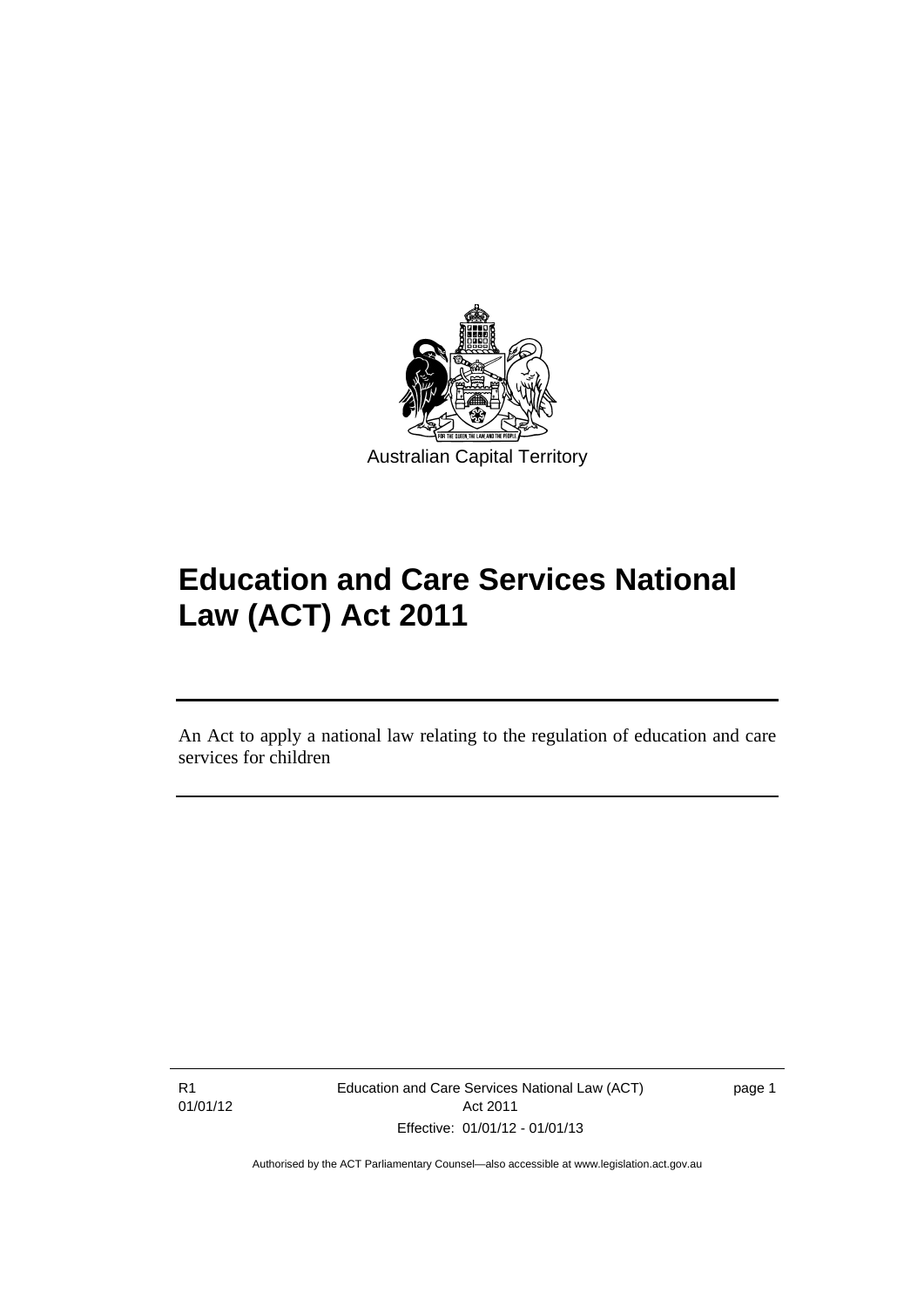#### Part 1 **Preliminary**

Section 1

### <span id="page-5-0"></span>**Part 1** Preliminary

#### <span id="page-5-1"></span>**1 Name of Act**

This Act is the *Education and Care Services National Law (ACT) Act 2011*.

#### <span id="page-5-2"></span>**3 Dictionary**

The dictionary at the end of this Act is part of this Act.

- *Note 1* The dictionary at the end of this Act defines certain terms used in this Act.
- *Note 2* A definition in the dictionary applies to the entire Act unless the definition, or another provision of the Act, provides otherwise or the contrary intention otherwise appears (see Legislation Act, s 155 and s 156 (1)).

#### <span id="page-5-3"></span>**4 Terms used in Education and Care Services National Law (ACT)**

Terms used in this Act and also in the Education and Care Services National Law set out in the schedule to the Victorian Act have the same meaning in this Act as they have in that Law.

#### <span id="page-5-4"></span>**5 Notes**

A note included in this Act is explanatory and is not part of this Act.

*Note* See the Legislation Act, s 127 (1), (4) and (5) for the legal status of notes.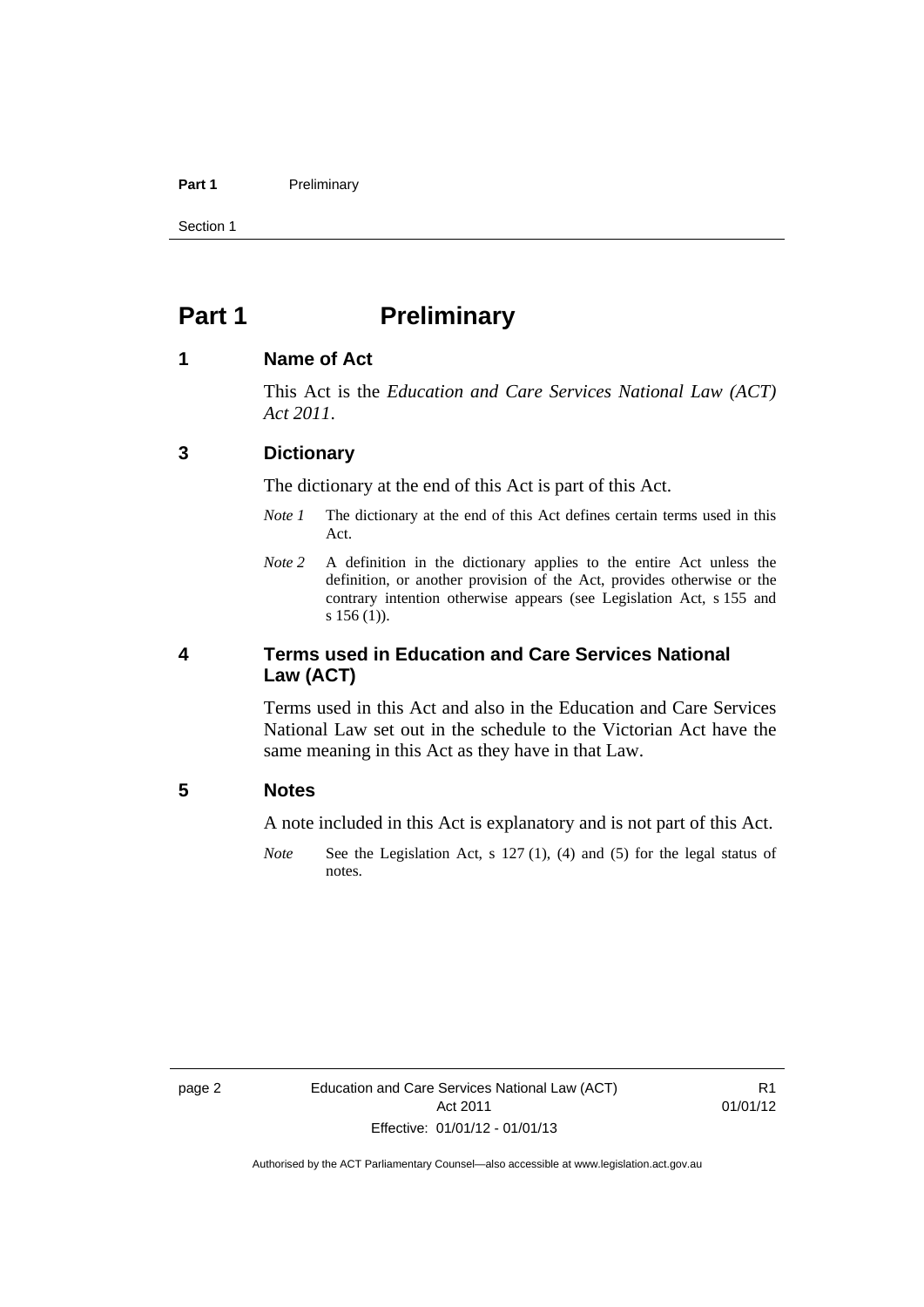### <span id="page-6-0"></span>**Part 2 Adoption of National Law**

### <span id="page-6-1"></span>**6 Adoption of Education and Care Services National Law**

- (1) Subject to this section, the Education and Care Services National Law, as in force from time to time, set out in the schedule to the Victorian Act—
	- (a) applies as a territory law; and
	- (b) as so applying may be referred to as the Education and Care Services National Law (ACT); and
	- (c) so applies as if it were part of this Act.
- (2) A law that amends the Education and Care Services National Law set out in the schedule to the Victorian Act and is passed by the Victorian Parliament after this Act's notification day must be presented to the Legislative Assembly not later than 6 sitting days after the day it is passed.
- (3) The amending law may be disallowed by the Legislative Assembly in the same way, and within the same period, that a disallowable instrument may be disallowed.

*Note* See the Legislation Act, s 65 (Disallowance by resolution of Assembly).

- (4) If the amending law is not presented to the Legislative Assembly in accordance with subsection (2), or is disallowed under subsection (3), the Education and Care Services National Law applying under subsection (1) is taken—
	- (a) not to include the amendments made by the amending law; and
	- (b) to include any provision repealed or amended by the amending law as if the amending law had not been made.
- (5) Section 303 (4) (Parliamentary scrutiny of national regulations) of the Education and Care Services National Law set out in the schedule to the Victorian Act does not apply as a territory law.

R1 01/01/12 page 3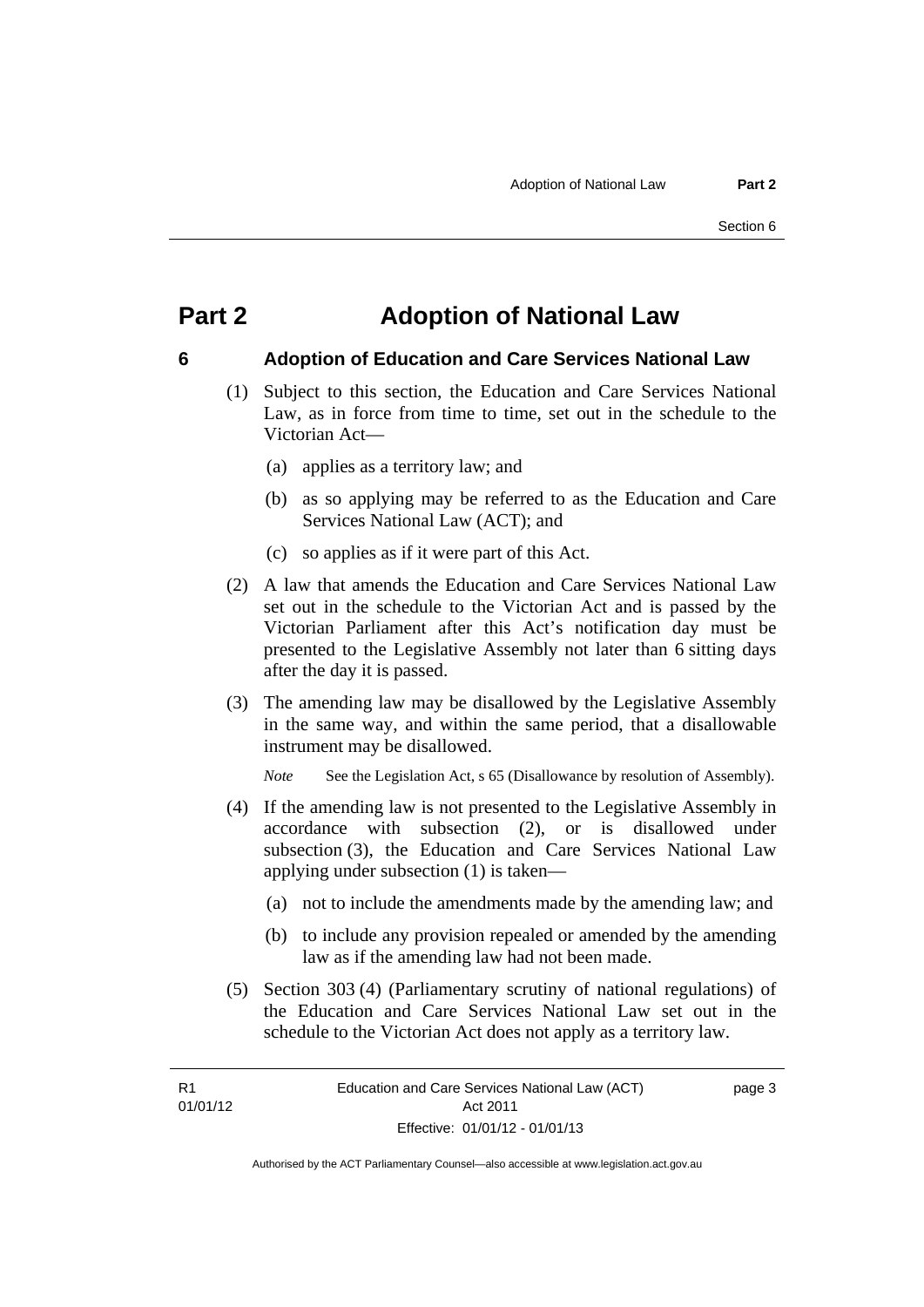Section 7

#### <span id="page-7-0"></span>**7 Exclusion of territory laws**

- (1) The following territory laws do not apply to the *Education and Care Services National Law (ACT)* or to the instruments made under that Law:
	- (a) the *Criminal Code 2002*;
	- (b) the *Freedom of Information Act 1989*;
	- (c) the *Legislation Act 2001*.
- (2) The following territory laws do not apply to the *Education and Care Services National Law (ACT)* or to the instruments made under that Law, except to the extent that that Law and those instruments apply to the Regulatory Authority and the employees, decisions, actions and records of the Regulatory Authority:
	- (a) the *Annual Reports (Government Agencies) Act 2004*;
	- (b) the *Auditor-General Act 1996*;
	- (c) the *Financial Management Act 1996*;
	- (d) the *Ombudsman Act 1989*;
	- (e) the *Public Sector Management Act 1994*;
	- (f) the *Territory Records Act 2002*.

<span id="page-7-1"></span>**8 Meaning of generic terms in Education and Care Services National Law for this jurisdiction**

In the *Education and Care Services National Law (ACT)*:

*child protection law* means the *Children and Young People Act 2008*.

*Note* A reference to a law includes a reference to the statutory instruments made or in force under the law (see Legislation Act, s 104).

#### *de facto relationship* means a domestic partnership.

page 4 Education and Care Services National Law (ACT) Act 2011 Effective: 01/01/12 - 01/01/13

R1 01/01/12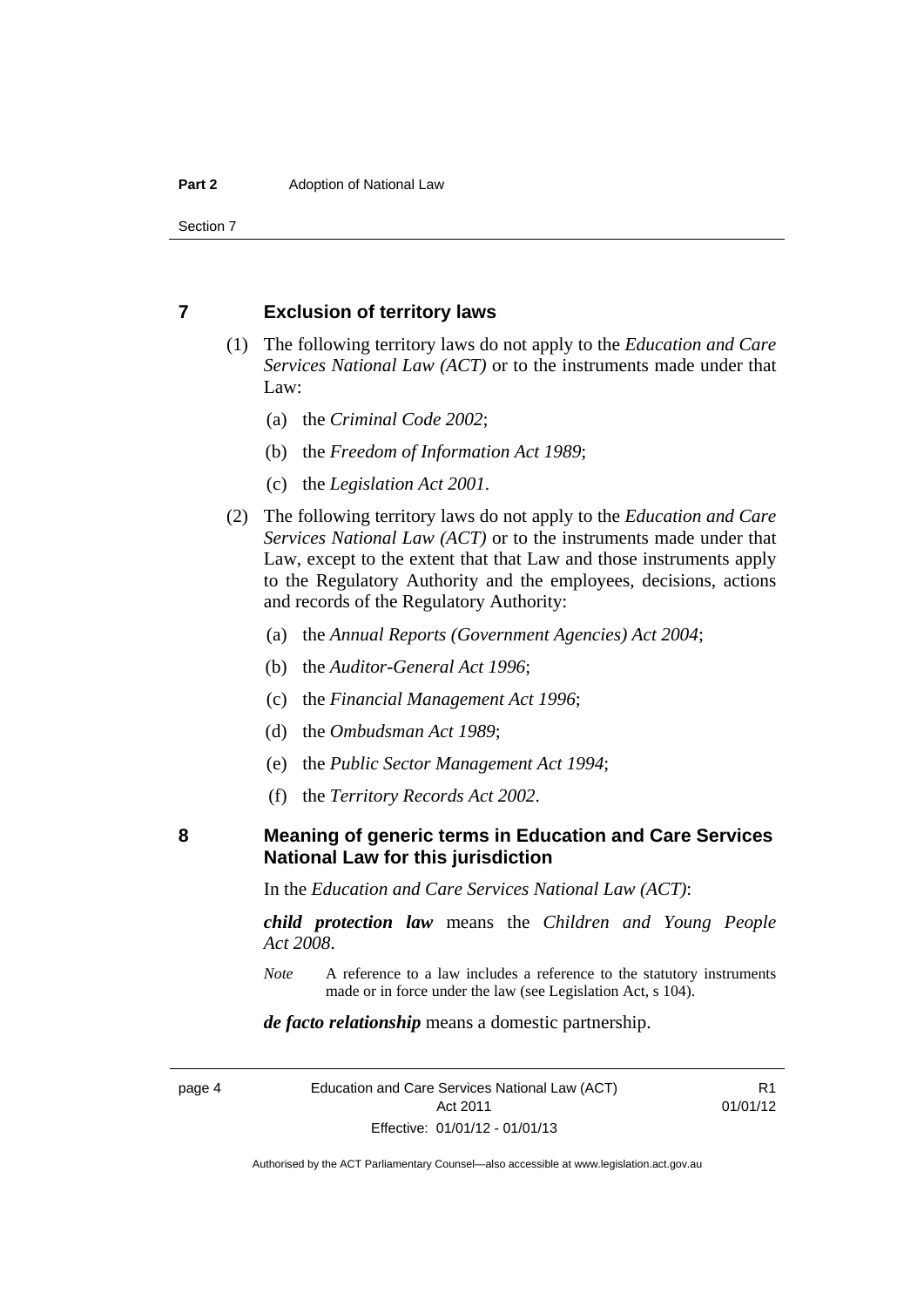*magistrate* means a Magistrate under the *Magistrates Court Act 1930*.

*public authority* means a body established for a public purpose under an Act.

*registered teacher* means a registered teacher under the *ACT Teacher Quality Institute Act 2010.*

*superior court* means the Supreme Court.

*this jurisdiction* means the Australian Capital Territory.

#### <span id="page-8-0"></span>**9 Relevant tribunal or court**

For the definition of *relevant tribunal or court* in the *Education and Care Services National Law (ACT)*, section 5—

- (a) the Magistrates Court is the relevant court or tribunal for that Law, section 181; and
- (b) the ACAT is declared to be the relevant court or tribunal for that Law, part 8.

#### <span id="page-8-1"></span>**10 Regulatory Authority**

For the definition of *Regulatory Authority* in the *Education and Care Services National Law (ACT)*, section 5, the chief executive is the Regulatory Authority.

#### <span id="page-8-2"></span>**11 Children's services law**

For the definition of *children's services law* in the *Education and Care Services National Law (ACT)* the *Children and Young People Act 2008*, chapter 20 is a children's services law.

R1 01/01/12 page 5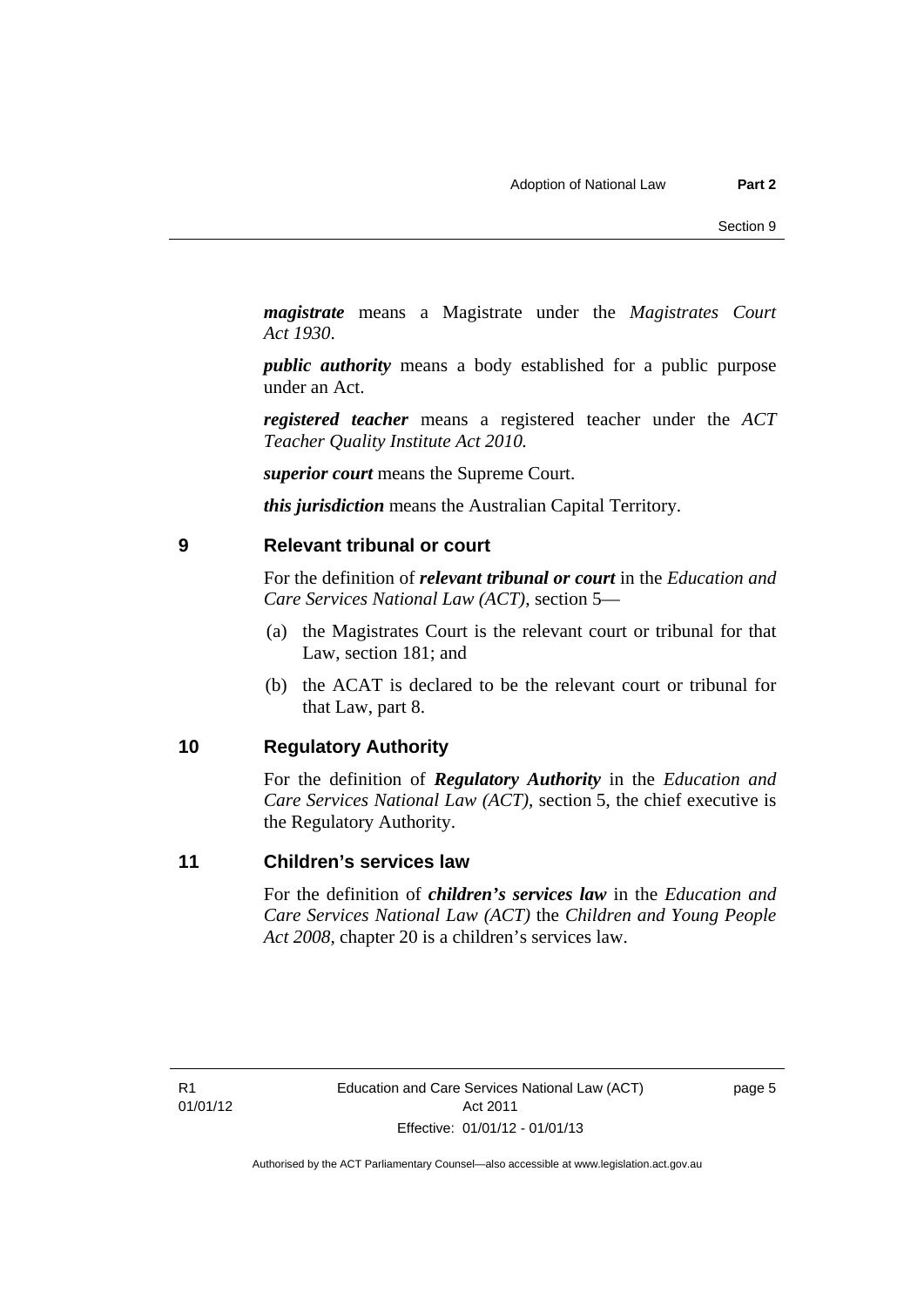Section 12

#### <span id="page-9-0"></span>**12 Education law**

For the definition of *education law* in the *Education and Care Services National Law (ACT)*, section 5, the *Education Act 2004* is an education law.

#### <span id="page-9-1"></span>**13 Former education and care services law**

For the definition of *former education and care services law* in the *Education and Care Services National Law (ACT)*, section 5—

- (a) the *Children and Young People Act 2008*, chapter 20, is a former education and care services law; and
- (b) the *Education Act 2004* is a former education and care services law.

#### <span id="page-9-2"></span>**14 Infringements law**

For the definition of *infringements law* in the *Education and Care Services National Law (ACT)*, section 5, the *Magistrates Court Act 1930*, part 3.8 is an infringements law.

#### <span id="page-9-3"></span>**15 Public sector law**

For the definition of *public sector law* in the *Education and Care Services National Law (ACT)*, section 5, the *Public Sector Management Act 1994* is a public sector law.

#### <span id="page-9-4"></span>**16 Working with children law**

For the definition of *working with children law* in the *Education and Care Services National Law (ACT)*, in section 5, the *Working with Vulnerable People (Background Checking) Act 2011* is a working with children law.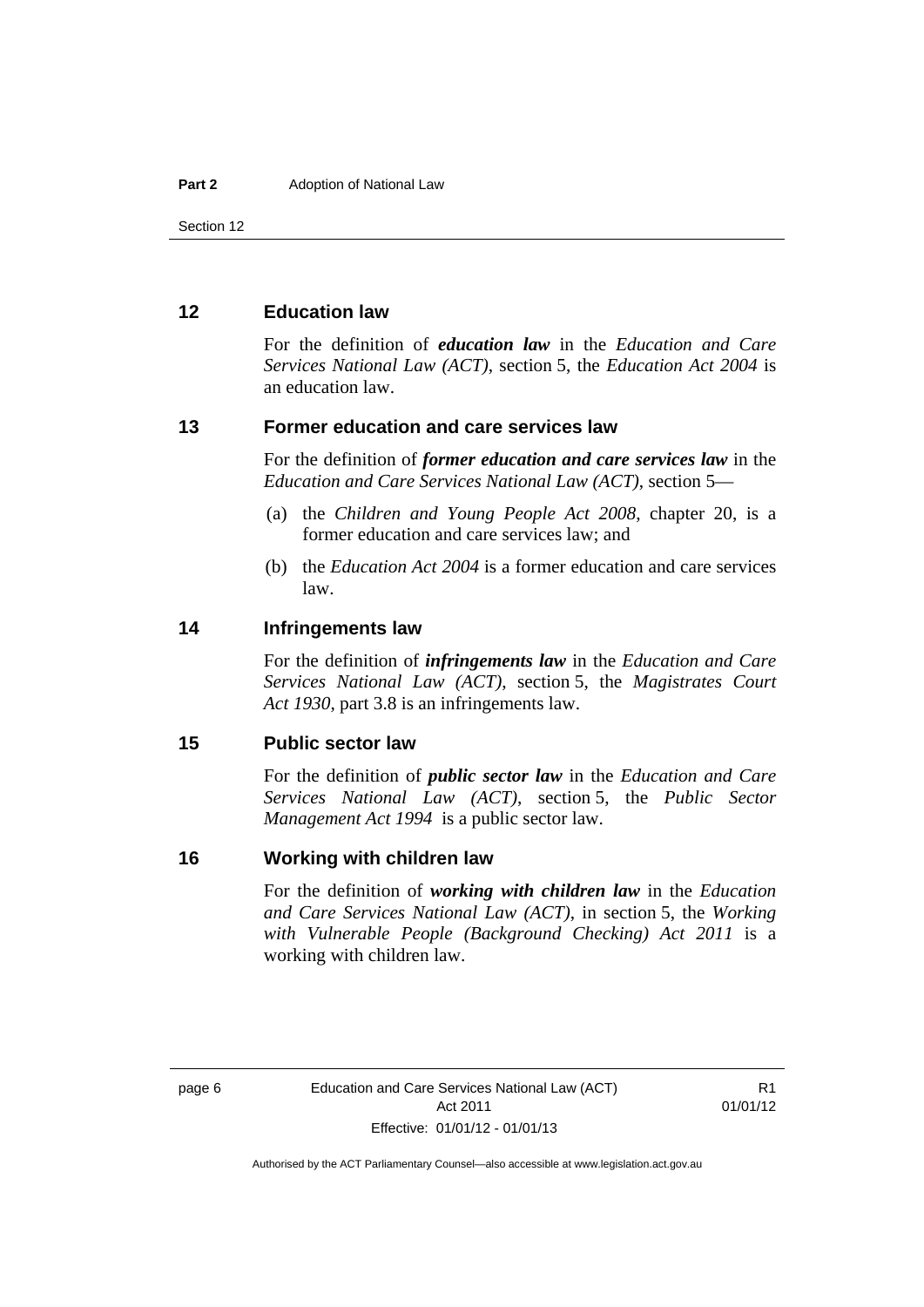#### <span id="page-10-0"></span>**17 Working with vulnerable people law**

For the definition of *working with vulnerable people law* in the *Education and Care Services National Law (ACT)*, section 5, the *Working with Vulnerable People (Background Checking) Act 2011* is a working with vulnerable people law.

#### <span id="page-10-1"></span>**18 Penalty at end of provision**

In the *Education and Care Services National Law (ACT)* a penalty specified at the end of a provision indicates that a contravention of the provision is punishable on conviction by a penalty not more than the specified penalty.

R1 01/01/12 Education and Care Services National Law (ACT) Act 2011 Effective: 01/01/12 - 01/01/13

page 7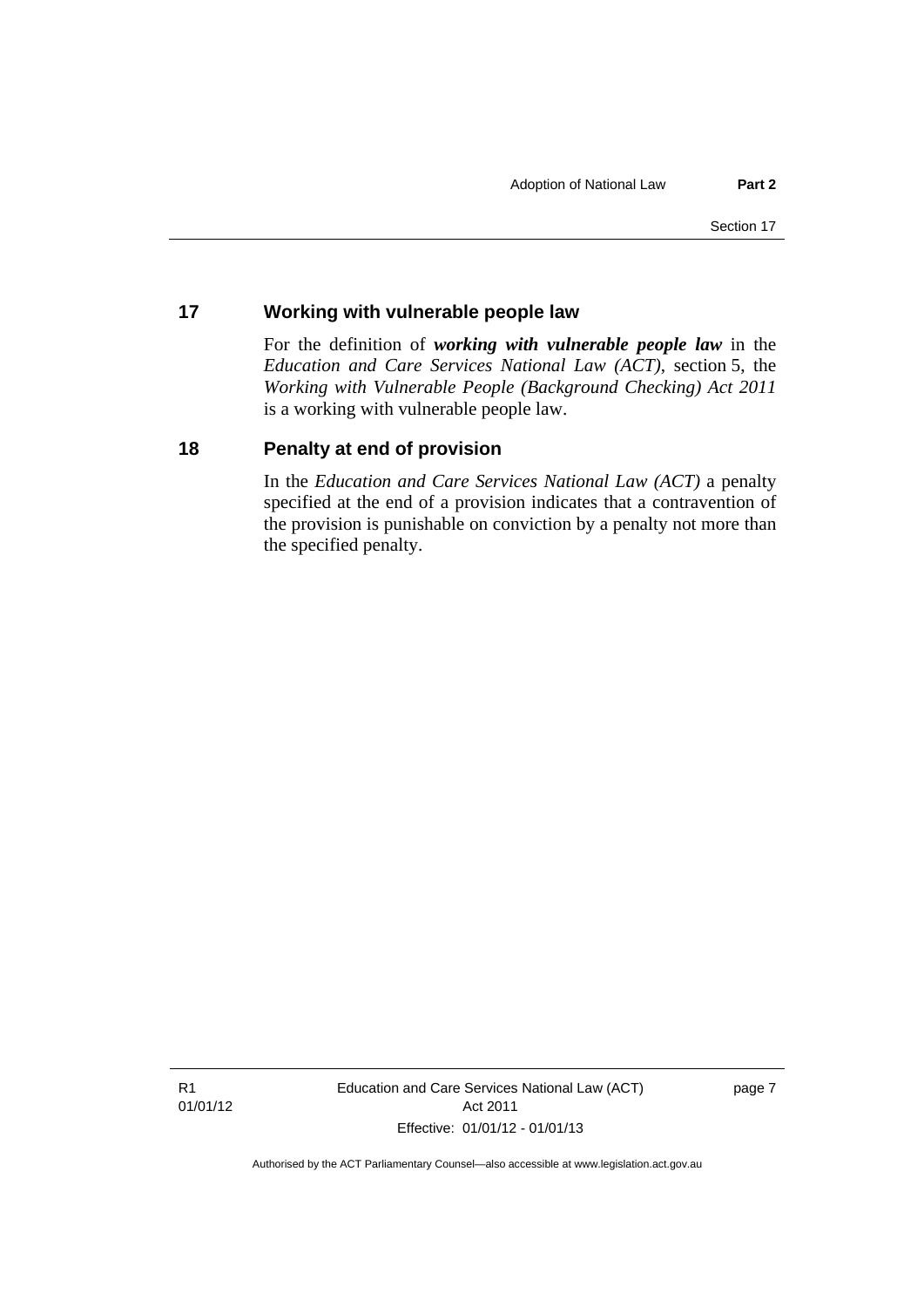#### **Part 3** Miscellaneous

Section 19

## <span id="page-11-0"></span>**Part 3 Miscellaneous**

### <span id="page-11-1"></span>**19 Regulation-making power**

The Executive may make regulations for this Act.

*Note* A regulation must be notified, and presented to the Legislative Assembly, under the Legislation Act.

page 8 Education and Care Services National Law (ACT) Act 2011 Effective: 01/01/12 - 01/01/13

R1 01/01/12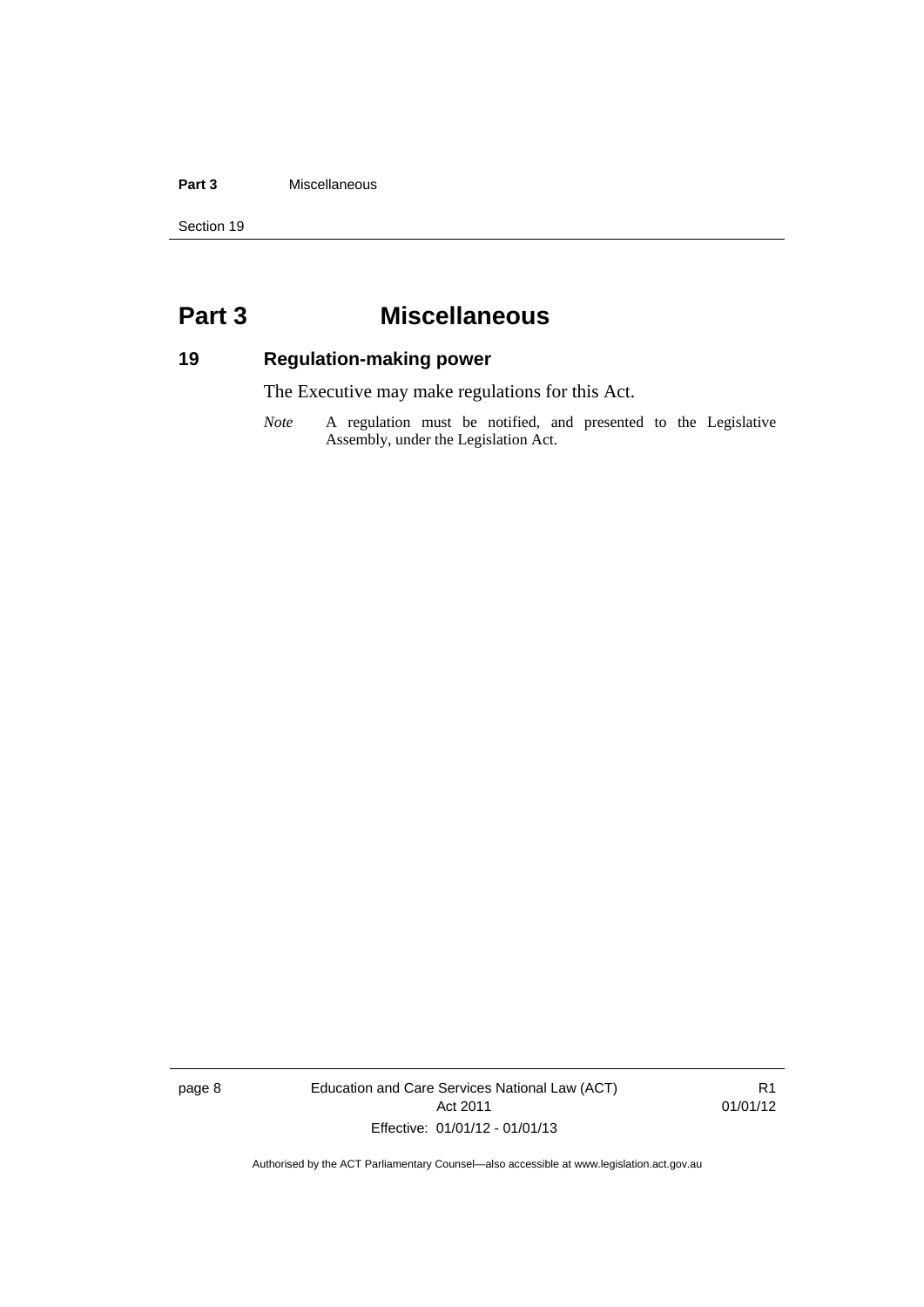# <span id="page-12-0"></span>**Part 4 Transitional**

#### <span id="page-12-1"></span>**20 Definitions—pt 4**

In this part:

*childcare services standards*—see the *Children and Young People Act 2008*, section 887 (2) (e).

*government preschool* means a government preschool established under the *Education Act 2004*, section 20.

*licensed childcare service*—see the *Children and Young People Act 2008,* section 728*.*

#### <span id="page-12-2"></span>**21 Transitional definitions**

- (1) For the definition of *declared approved family day care service* in the *Education and Care Services National Law (ACT)*, section 305, a family day care scheme that was a licensed childcare service is a declared approved family day care service.
- (2) For the definition of *declared approved provider* in the *Education and Care Services National Law (ACT)*, section 305—
	- (a) a person who was a licensed proprietor of a licensed childcare service is a declared approved provider; and
	- (b) the director-general responsible for the administration of the *Education Act 2004* is a declared approved provider.
- (3) For the definition of *declared approved service* in the *Education and Care Services National Law (ACT)*, section 305—
	- (a) a service that was a licensed childcare service is a declared approved service; and
	- (b) a government preschool is a declared approved service.

R1 01/01/12 page 9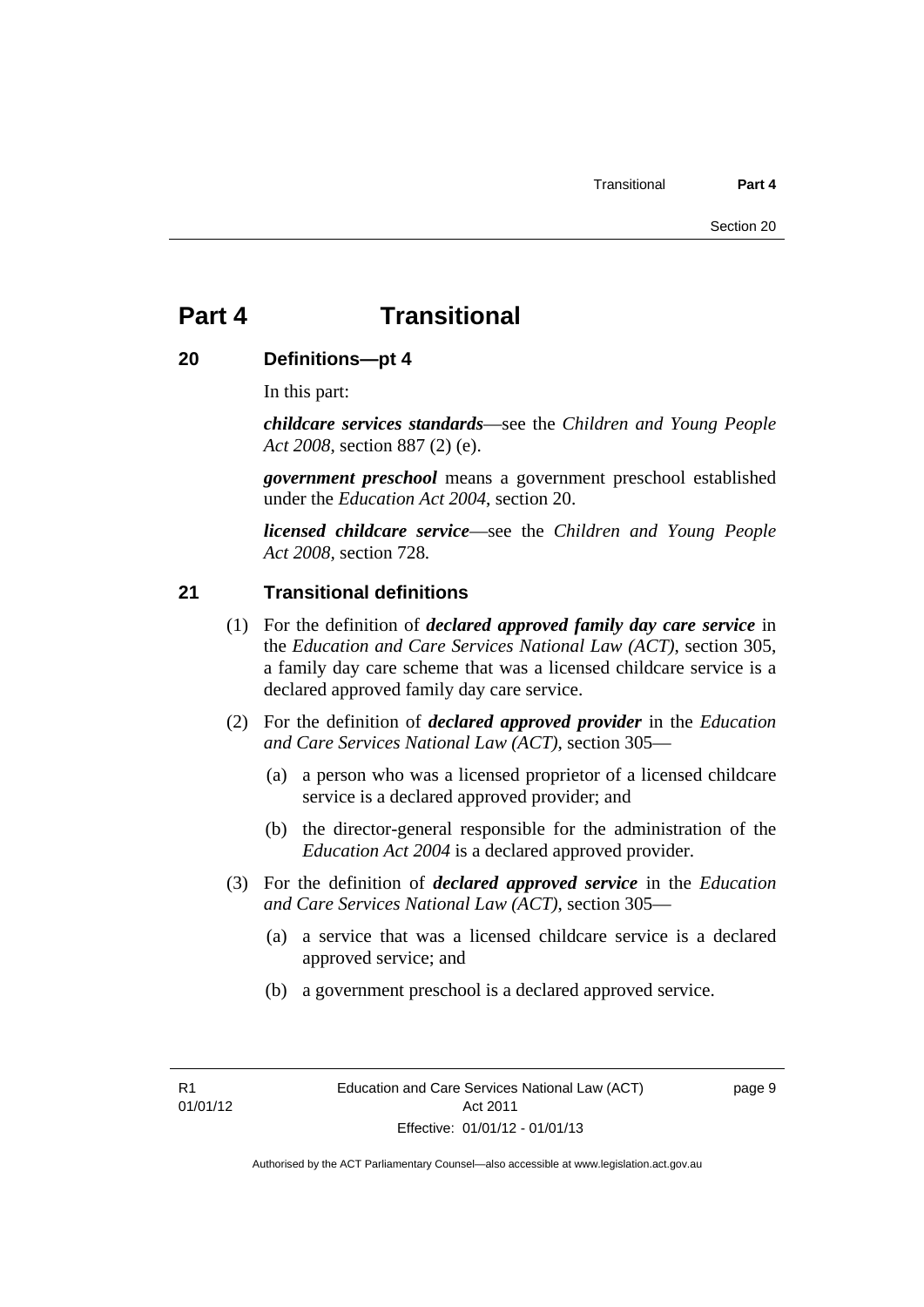Section 21

- (4) For the definition of *declared certified supervisor* in the *Education and Care Services National Law (ACT)*, section 305, a person is a declared certified supervisor if—
	- (a) the person held any of the following positions mentioned in the childcare services standards:
		- (i) qualified service director, designated qualified team leader or qualified primary contact staff member of a licensed childcare service providing centre based care;
		- (ii) qualified service director or qualified service coordinator of a licensed childcare service providing school aged care;
		- (iii) qualified staff member of the coordination unit for a licensed childcare service providing family day care;
		- (iv) qualified senior teacher or qualified teacher of a licensed childcare service operating an independent preschool; and
	- (b) the person held, or had completed the requirements for, the qualification required under the childcare services standards for the position.
- (5) For the definition of *declared compliance notice* in the *Education and Care Services National Law (ACT)*, section 305, a compliance notice issued under the *Children and Young People Act 2008*, chapter 20, is a declared compliance notice.
- (6) For the definition of *former approval* in the *Education and Care Services National Law (ACT)*, section 305—
	- (a) a childcare service licence issued under the *Children and Young People Act 2008*, chapter 20, is a former approval; and
	- (b) the establishment of a government preschool under the *Education Act 2004*, section 20, is a former approval.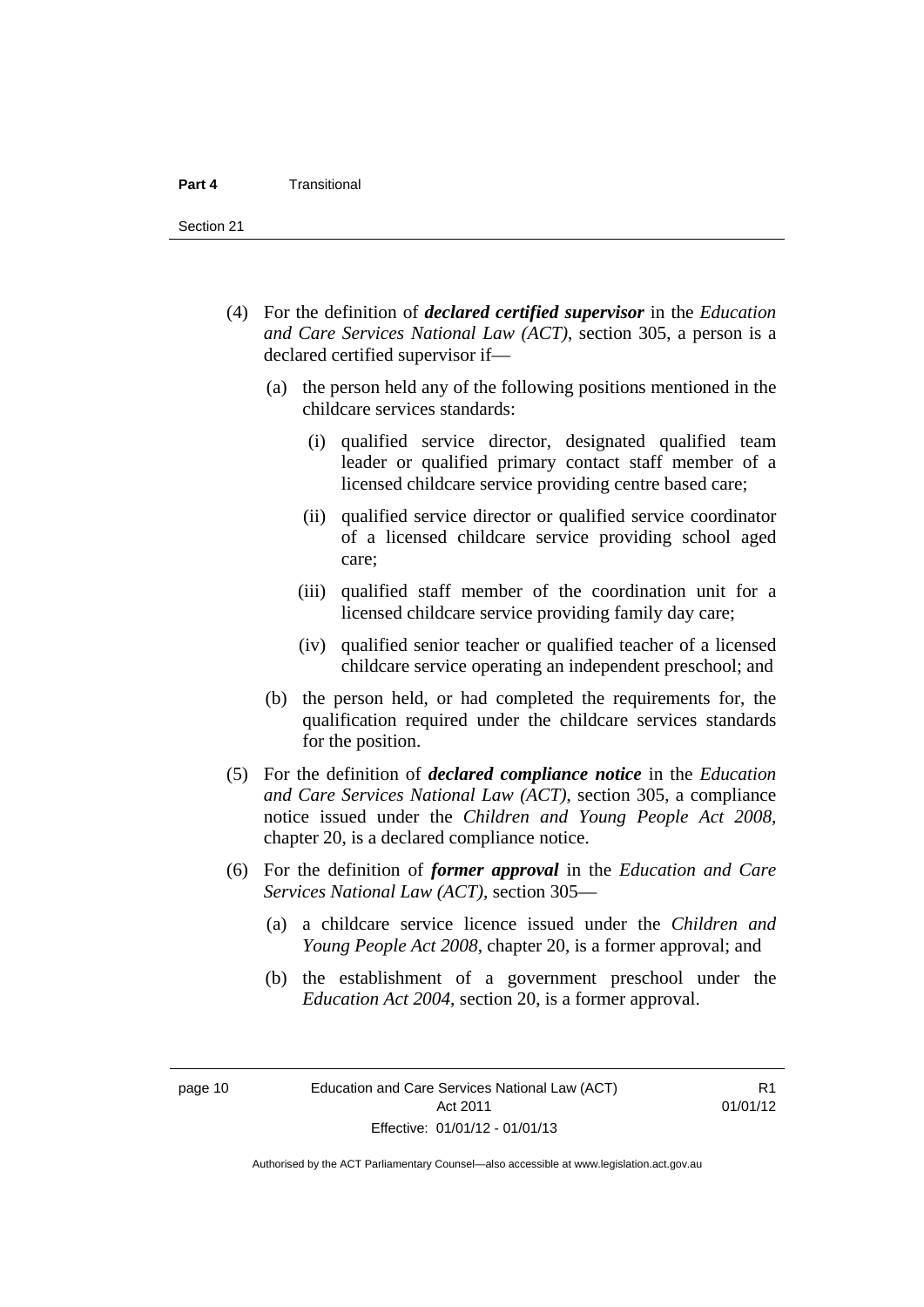#### <span id="page-14-0"></span>**22 Transitional regulations**

- (1) A regulation may prescribe transitional matters necessary or convenient to be prescribed because of the enactment of this Act.
- (2) A regulation may modify this part (including in relation to another territory law) to make provision in relation to anything that, in the Executive's opinion, is not, or is not adequately or appropriately, dealt with in this part.
- (3) A regulation under subsection (2) has effect despite anything else in this Act or another territory law.
- (4) This section expires 1 year after the day it commences.

#### <span id="page-14-1"></span>**23 Expiry—pt 4**

This part expires 3 years after the day it commences.

R1 01/01/12 Education and Care Services National Law (ACT) Act 2011 Effective: 01/01/12 - 01/01/13

page 11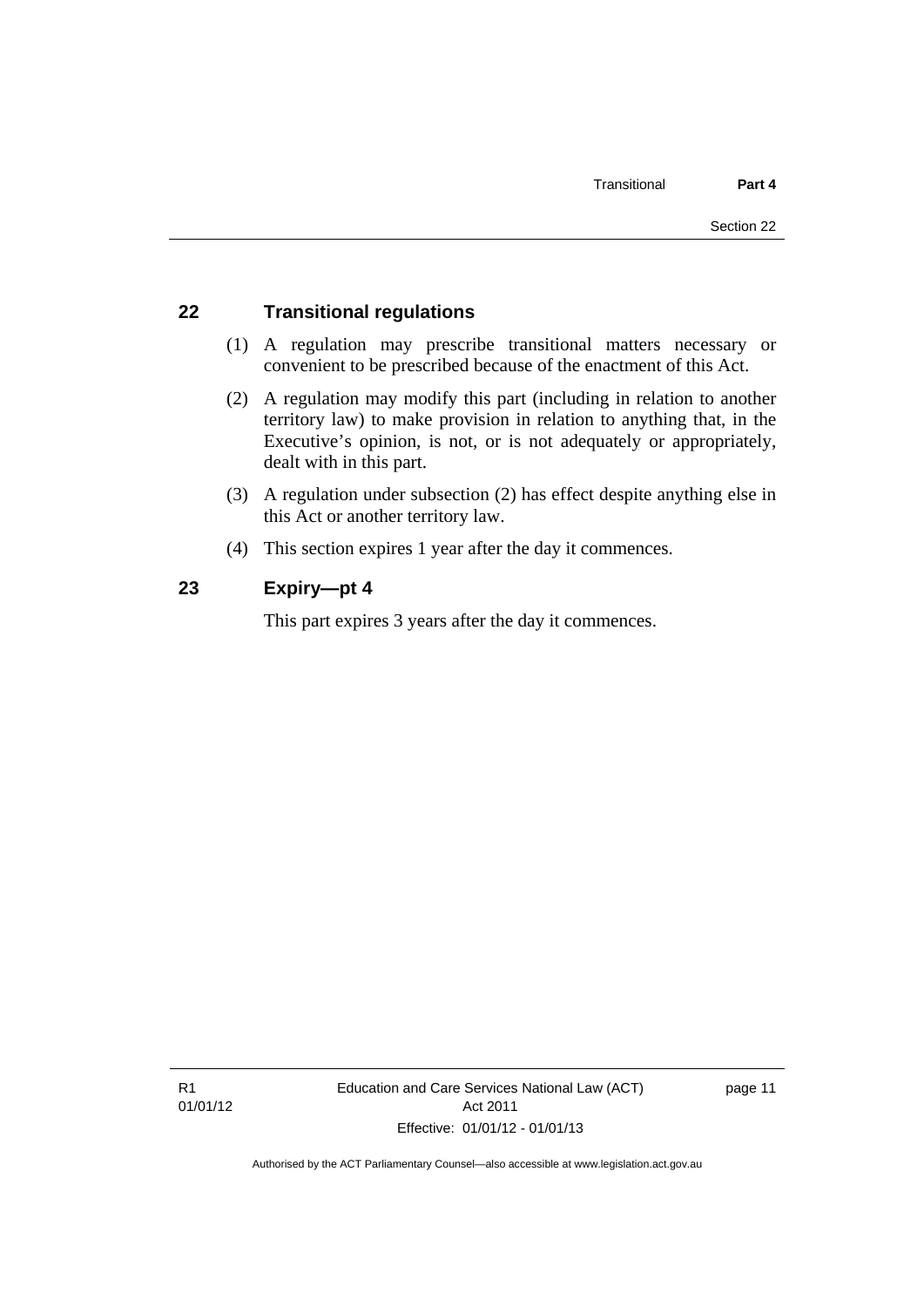**Dictionary** 

# <span id="page-15-0"></span>**Dictionary**

(see s 3)

- *Note 1* The Legislation Act contains definitions and other provisions relevant to this Act.
- *Note 2* For example, the Legislation Act, dict, pt 1, defines the following terms:
	- ACAT
	- chief executive (s 163)
	- domestic partnership (s 169 (2))
	- Magistrates Court
	- Supreme Court
	- territory law.

*Education and Care Services National Law (ACT)* means the provisions applying in this jurisdiction because of section 6.

*Victorian Act* means the *Education and Care Services National Law Act 2010* (Vic).

- *Note 1* The Victorian Act is accessible at www.legislation.vic.gov.au.
- *Note 2* A reference to a law (including a Victorian Act) includes a reference to the law as originally made and as amended (see Legislation Act, s 102).

page 12 Education and Care Services National Law (ACT) Act 2011 Effective: 01/01/12 - 01/01/13

R1 01/01/12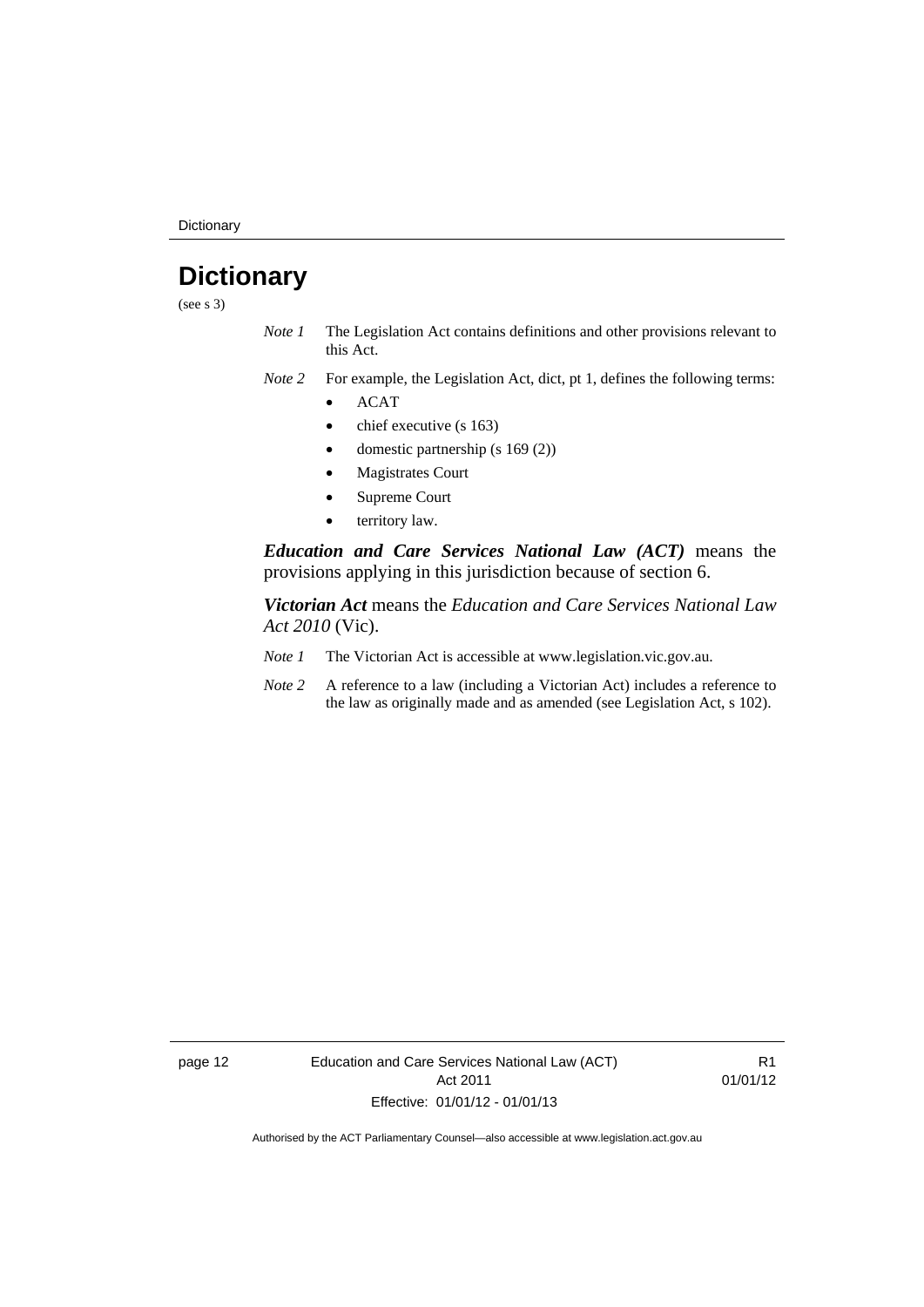#### **Endnotes**

#### <span id="page-16-0"></span>**Endnotes**

#### **1 About the endnotes**

Amending and modifying laws are annotated in the legislation history and the amendment history. Current modifications are not included in the republished law but are set out in the endnotes.

Not all editorial amendments made under the *Legislation Act 2001*, part 11.3 are annotated in the amendment history. Full details of any amendments can be obtained from the Parliamentary Counsel's Office.

Uncommenced amending laws are not included in the republished law. The details of these laws are underlined in the legislation history. Uncommenced expiries are underlined in the legislation history and amendment history.

If all the provisions of the law have been renumbered, a table of renumbered provisions gives details of previous and current numbering.

The endnotes also include a table of earlier republications.

| $A = Act$<br>$AF =$ Approved form<br>$am = amended$<br>$amdt = amendment$<br>$AR = Assembly resolution$<br>$ch = chapter$<br>$CN =$ Commencement notice<br>$def = definition$<br>$DI = Disallowable instrument$<br>$dict = dictionary$<br>$disallowed = disallowed by the Legislative$<br>Assembly<br>$div = division$<br>$exp = expires/expired$<br>$Gaz = gazette$<br>$hdg = heading$<br>$IA = Interpretation Act 1967$<br>$ins = inserted/added$<br>$LA =$ Legislation Act 2001<br>$LR =$ legislation register<br>$LRA =$ Legislation (Republication) Act 1996 | $o = order$<br>$om = omitted/repealed$<br>$ord = ordinance$<br>$orig = original$<br>par = paragraph/subparagraph<br>$pres = present$<br>$prev = previous$<br>$(\text{prev}) = \text{previously}$<br>$pt = part$<br>$r = rule/subrule$<br>$reloc = relocated$<br>$remum = renumbered$<br>$R[X]$ = Republication No<br>$RI = reissue$<br>$s = section/subsection$<br>$sch = schedule$<br>$sdiv = subdivision$<br>$SL = Subordinate$ law<br>$sub =$ substituted<br>$underlining = whole or part not commenced$ |
|-------------------------------------------------------------------------------------------------------------------------------------------------------------------------------------------------------------------------------------------------------------------------------------------------------------------------------------------------------------------------------------------------------------------------------------------------------------------------------------------------------------------------------------------------------------------|-------------------------------------------------------------------------------------------------------------------------------------------------------------------------------------------------------------------------------------------------------------------------------------------------------------------------------------------------------------------------------------------------------------------------------------------------------------------------------------------------------------|
| $mod = modified/modification$                                                                                                                                                                                                                                                                                                                                                                                                                                                                                                                                     | or to be expired                                                                                                                                                                                                                                                                                                                                                                                                                                                                                            |

#### <span id="page-16-2"></span>**2 Abbreviation key**

R1 01/01/12 Education and Care Services National Law (ACT) Act 2011 Effective: 01/01/12 - 01/01/13

page 13

<span id="page-16-1"></span>